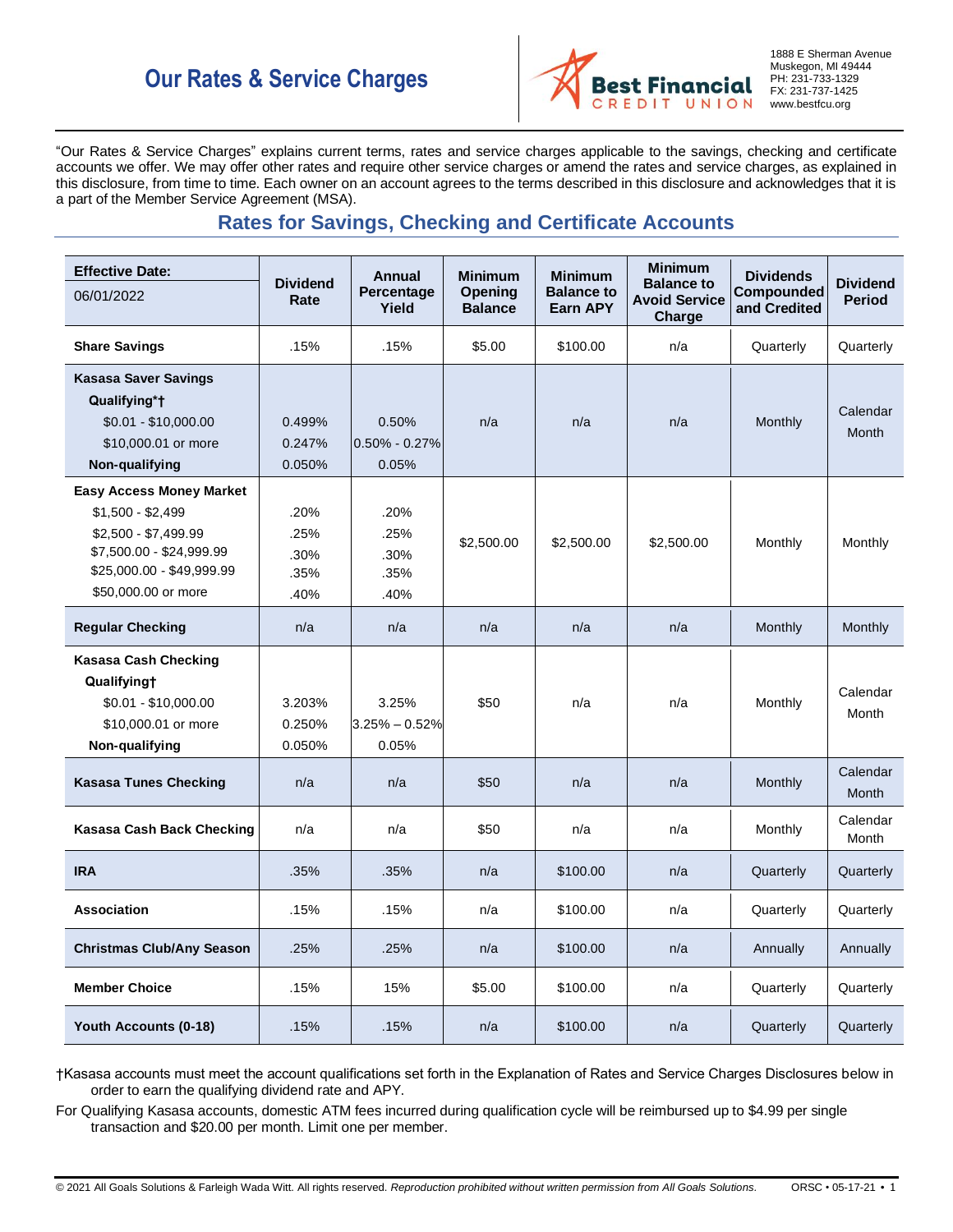| <b>Effective Date:</b><br>06/01/2022 | <b>Dividend</b><br>Rate | Annual<br>Percentage<br>Yield | <b>Minimum</b><br>Opening<br><b>Balance</b> | <b>Minimum</b><br><b>Balance to</b><br>Earn APY | <b>Dividends</b><br>Compounded<br>and Credited | <b>Dividend</b><br><b>Period</b> |
|--------------------------------------|-------------------------|-------------------------------|---------------------------------------------|-------------------------------------------------|------------------------------------------------|----------------------------------|
| <b>Certificate of Deposit</b>        |                         |                               |                                             |                                                 |                                                |                                  |
| 6 Month                              | .65%                    | .65%                          | \$500                                       | \$500                                           | Quarterly                                      | Quarterly                        |
| 12 Month                             | .85%                    | .85%                          | \$500                                       | \$500                                           | Quarterly                                      | Quarterly                        |
| 12 month Super Kids                  | 2.62%                   | 2.65%                         | \$100 min<br>\$2,500 max                    | 100                                             | Quarterly                                      | Quarterly                        |
| 24 Month                             | 1.05%                   | 1.05%                         | \$500                                       | \$500                                           | Quarterly                                      | Quarterly                        |
| 36 Month                             | 1.15%                   | 1.15%                         | \$500                                       | \$500                                           | Quarterly                                      | Quarterly                        |
| 48 Month                             | 1.19%                   | 1.20%                         | \$500                                       | \$500                                           | Quarterly                                      | Quarterly                        |
| 60 Month                             | 1.39%                   | 1.40%                         | \$500                                       | \$500                                           | Quarterly                                      | Quarterly                        |
| <b>IRA Certificate of Deposit</b>    |                         |                               |                                             |                                                 |                                                |                                  |
| 6 Month                              | .65%                    | .65%                          | \$500                                       | \$500                                           | Quarterly                                      | Quarterly                        |
| 12 Month                             | .85%                    | .85%                          | \$500                                       | \$500                                           | Quarterly                                      | Quarterly                        |
| 24 Month                             | 1.05%                   | 1.05%                         | \$500                                       | \$500                                           | Quarterly                                      | Quarterly                        |
| 36 Month                             | 1.15%                   | 1.15%                         | \$500                                       | \$500                                           | Quarterly                                      | Quarterly                        |
| 48 Month                             | 1.19%                   | 1.20%                         | \$500                                       | \$500                                           | Quarterly                                      | Quarterly                        |
| 60 Month                             | 1.39%                   | 1.40%                         | \$500                                       | \$500                                           | Quarterly                                      | Quarterly                        |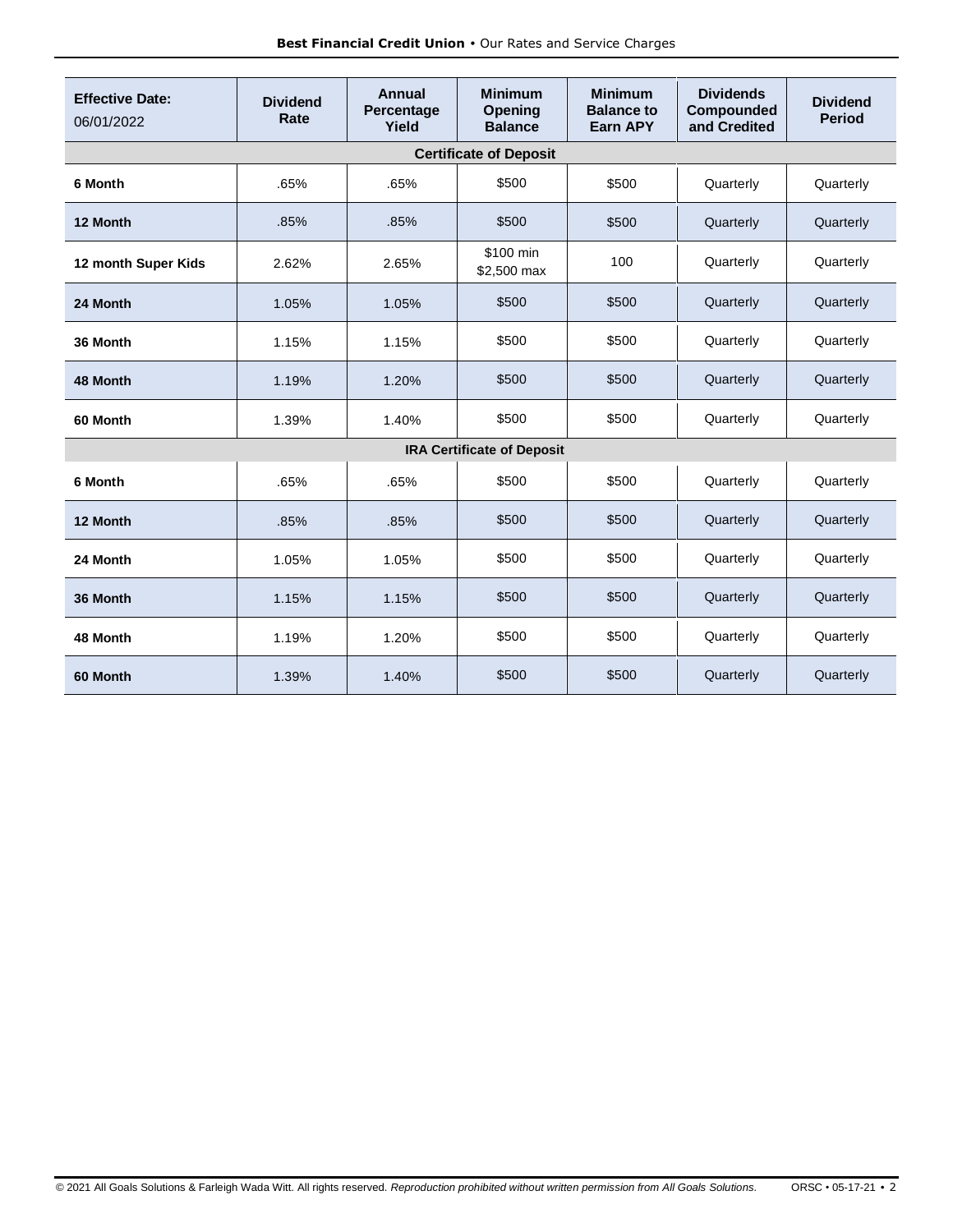# **Explanation of Rates & Service Charges**

As explained in the MSA, "Our Rates & Service Charges" applies to all the accounts we offer. Except as specifically described, the following terms apply to all of the accounts you have with us.

# **1. Rate Information**

The Dividend Rate and Annual Percentage Yield on the accounts are set forth above. For all accounts except Checking, Certificates and Easy Access Money Market Accounts, the Dividend Rate and Annual Percentage Yield may change quarterly as determined by the Board of Directors. For Easy Access Money Market Accounts and Checking, the Dividend Rate and Annual Percentage Yield may change monthly as determined by the Board of Directors. The Dividend Rates and Annual Percentage Yields are the prospective rates as of the effective date shown above. For Certificate Accounts, the Dividend Rate and Annual Percentage Yield are fixed and will be in effect for the term of the account. For Certificate accounts, the Annual Percentage Yield is based on an assumption that dividends will remain on deposit until maturity. A withdrawal of dividends will reduce earnings.

# **a. Tiered Rate Accounts**

The Easy Access Money Market Account is a tiered rate account. The Dividend Rate for a particular tier will apply to the entire balance if the account balance is within the balance range for that tier.

# **b. Kasasa Accounts**

Kasasa Saver, Kasasa Cash Checking, and Kasasa Tunes Checking accounts are tiered rate accounts. If the account qualifications (as set forth below) for any monthly qualification cycle are not met, the non-qualifying rate will apply to the balance in the account for that cycle. If qualifications are met for a qualification cycle, the applicable qualifying rate will apply to the balance in the account for that cycle. For Kasasa accounts, the Dividend Rate specified for a tier will apply only to the portion of the account balance that is within that tier. The range of annual percentage yield(s) (which vary depending on the balance in the account) are shown for each tier.

The Annual Percentage Yield (APY) disclosed on the Kasasa Cash account assumes that dividends earned in Kasasa Cash compound. However, by choosing to have Kasasa Saver linked to Kasasa Cash, you understand that the dividends earned in the Kasasa Cash account are automatically transferred into the Kasasa Saver each statement cycle and therefore do not remain in the Kasasa Cash account and do not compound. As a result, the actual dividend amount paid for Kasasa Cash may be less than the APY disclosed for that account. Kasasa Saver APYs may be less than the Kasasa Cash APYs.

# **2. Nature of Dividends**

Dividends are paid from current income and available earnings after required transfers to reserves at the end of a dividend period. The Dividend Rate and Annual Percentage Yield identified above are the rates and yields for the last dividend period, as shown above.

# **3. Compounding and Crediting**

Dividends will be compounded and credited as identified above. For dividend bearing accounts, the Dividend Period begins on the first calendar day of the period and ends on the last calendar day of the period.

#### **4. Accrual of Dividends**

Dividends will begin to accrue on noncash deposits (e.g., checks) on the business day you make the deposit to an account you have with us. If you terminate the account before accrued dividends are credited, accrued dividends will not be paid.

# **5. Balance Information**

The minimum balance required to open each account and earn the stated Annual Percentage Yield is set forth above. If you do not maintain the minimum balance, you will not earn the stated Annual Percentage Yield. For all dividend bearing accounts, dividends are calculated by using the Daily Balance method, which applies a daily periodic rate to the balance in the account each day.

#### **6. Account Limitations**

For a Christmas Club account, the entire balance will be paid to you by check or transferred to another account with us on or after September 30, and the account will remain open. If any withdrawal is made from this account before the end of the club term, then the account may be closed.

# **7. Kasasa Account Features**

There is a limit of one Kasasa account per member. No commercial accounts may participate in this program. The following features are unique to Kasasa accounts:

#### **a. Account Qualifications**

In order to earn the Qualifying Rate specified in the schedule above and to qualify for additional benefits as described herein for a particular Monthly Qualification Cycle, Kasasa Saver, Kasasa Cash, and Kasasa Tunes accounts must satisfy the following requirements: 1) a minimum of 10 signature-based or PIN based debit card purchases post to the Kasasa Cash or Kasasa Tunes account; 2) you receive monthly e-Statements for the account; 3) You must access online banking at least once; 4) you must have at least one ACH debit or bill pay transaction post to the account. Please note that the transactions MUST actually post to the account during the monthly qualification cycle. Transactions may take one or more banking days from the date the transaction was made to post to the account. Transactions in a pending state as of the end of the cycle will not count as a qualifying transaction for that cycle. Kasasa Saver accounts must be linked to a Kasasa Cash checking account. If the linked checking account satisfies the qualification requirements for a Monthly Qualification Cycle, the Kasasa Saver account will earn the qualifying rate for that cycle. Otherwise, the Kasasa Saver Account will earn the nonqualifying rate for the that cycle.

#### **b. ATM Fee Rebates**

For any Kasasa account, if you have met your qualifications during the Monthly Qualification Cycle, we will reimburse you for ATM fees imposed during the Monthly Qualification Cycle by our institution and other U.S. financial institutions up to \$4.99 per single transaction and \$20.00 per month. If you believe that you have not been reimbursed the correct amount, please contact us. We must hear from you no later than 30 days after the statement cycle when the reimbursement was applicable.

#### **c. Kasasa Tunes Checking**

If the account qualifications are met for a Monthly Qualification cycle for the Kasasa Tunes Checking Account, you will be refunded up to \$20 for iTunes® and/or Amazon.com® purchases that post to and settle account during the first 60 days after you open the account. Refunds will be credited to the account on the last day of the statement cycle in which refundable purchases were made. In addition, each qualification cycle, you will earn up to \$7 in refunds of iTunes and/or Amazon.com purchases if qualifications are met during previous monthly qualification cycle. Purchases must be made with a debit card associated with the Kasasa Tunes account. iTunes is a registered trademark of Apple, Inc. and Amazon.com is a registered trademark of Amazon Inc. Apple Inc. and Amazon Inc. are not participants in or sponsors of this program.